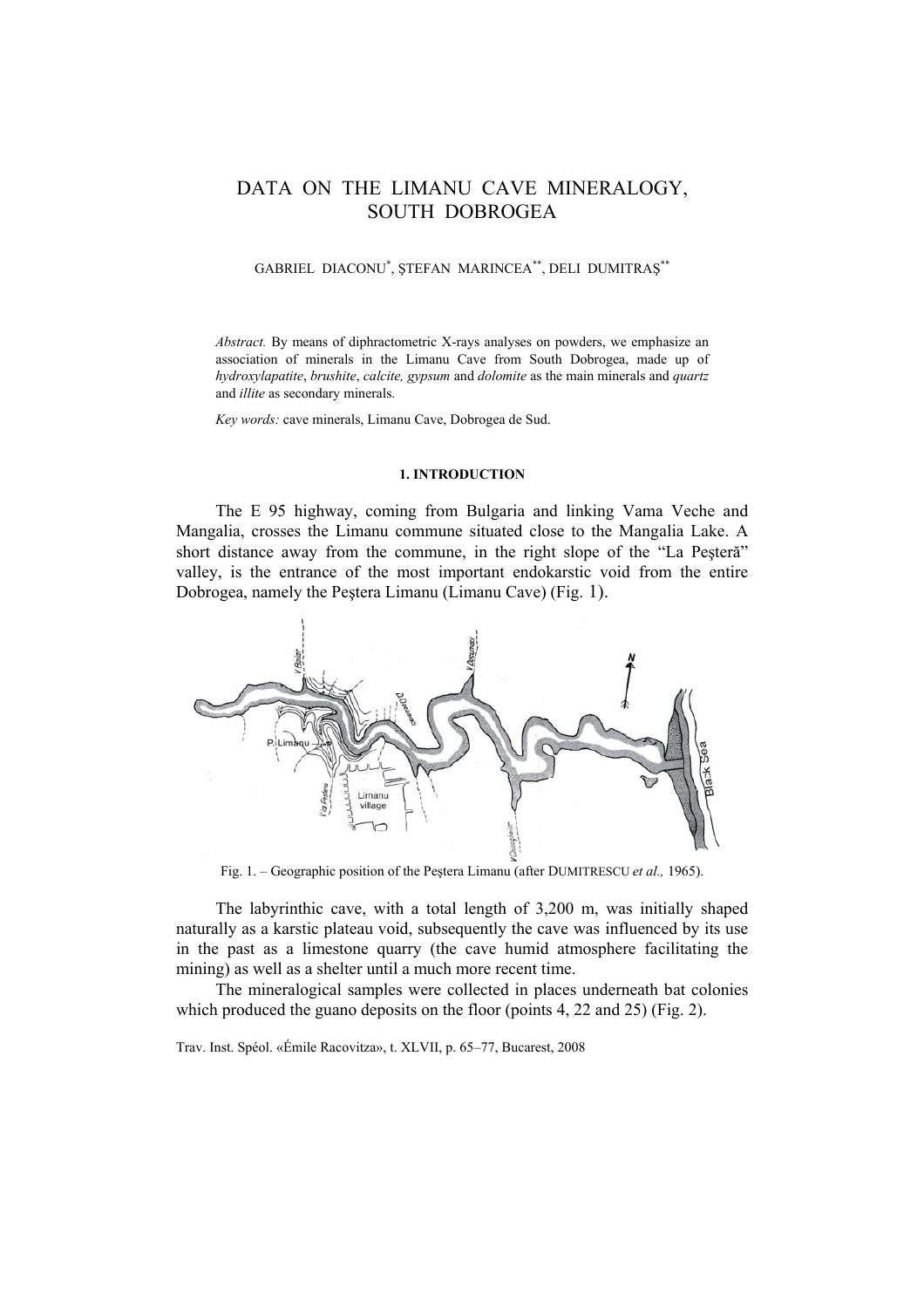

Fig. 2. – Peştera Limanu (partial map after DUMITRESCU *et al.,* 1965; points 4, 22 and 25, sampling sites).

The X-rays diphractometric analyses on powders evidenced an association of minerals made up of *hydroxylapatite*, *brushite*, *calcite, gypsum* and *dolomite* as the main minerals and *quartz* and *illite* as secondary minerals.

# **2. ANALYTIC METHODS**

From the beginning, we have to point out the micronic-size of the crystals in the analyzed samples. The X-rays diphractometric analyses were made by the powders method.

The radiation (Cu,  $Ka$ ,  $\lambda = 1.54056$  Å) was monocromatized either by using a graphite monocromator or filtered with Ni. The scanning speed was 0.01º, respectively 0.02º (2θ) per second for 4, respectively 2.4 seconds per step.

The parameters of the elemental cells of the mineral species were computed using the refining program by the method of the smallest squares.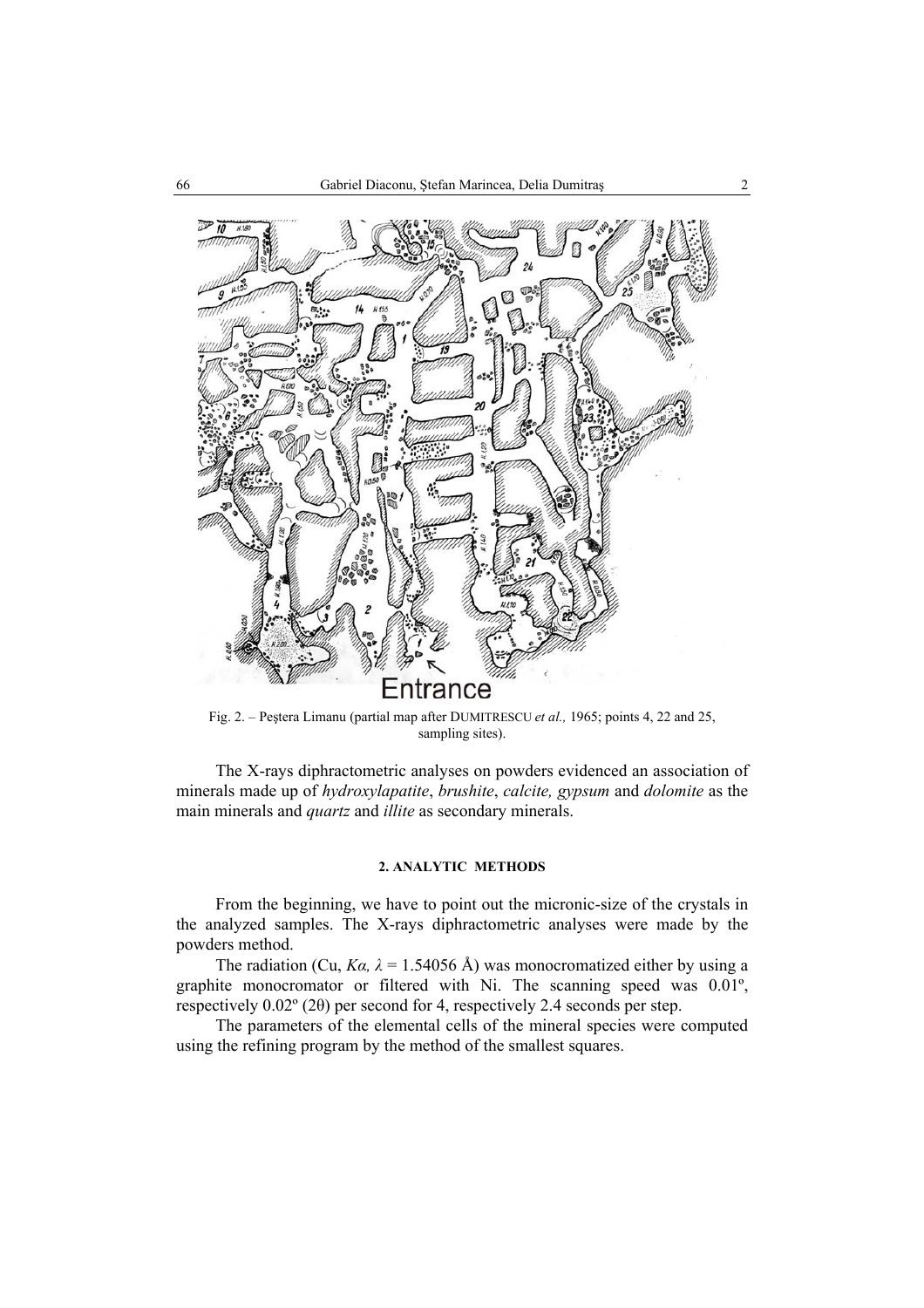# **3. RESULTS AND DISCUSSIONS**

*Hydroxylapatite,*  $[Ca_5(PO_4)_3(OH)]$ , appears as dirty-white, crème or brickcoloured, relatively massive crusts found on the floor covered by clay in a *terra rossa* facies or on the limestone surface of the walls.

Morphologically, the aggregates with a hexagonal habitus suggest an authigenic genesis resulting from precipitation processes.

The interreticular distances measured and computed for the main diphractometric reflexes for the two representative hydroxylapatite samples from Peştera Limanu, as well as the Miller indexes established for the hypothesis of the hexagonal symmetry, mineral spatial group P6<sub>3</sub>, are given in Table 1. The average of the two sets of values leads to elemental cells with the size of  $a = 9.434$  (2)  $\AA$ ;  $c = 6.881$  (17) Å and  $V = 530.4$  (11) Å<sup>3</sup>, the values being very close to those given by BIGI *et al*. (1996), [*a* = 9.432 (3) Å; *c* = 6.881(16) Å].

X-rays diphractometric data on powders from two representative samples of hydroxylapatite from Pestera Limanu\*

| Crt.           |                  | Sample PL 6 B    |                |                  | Sample PL 10 B   |                  | (hkl) |
|----------------|------------------|------------------|----------------|------------------|------------------|------------------|-------|
| no.            | $d_{meas.}(\AA)$ | $d_{calc.}(\AA)$ | $I/I_0$        | $d_{meas.}(\AA)$ | $d_{calc.}(\AA)$ | $I/I_0$          |       |
| $\mathbf{1}$   | 5.2666           | 5.2708           | $\overline{4}$ | 5.2581           | 5.2613           | 3                | (101) |
| $\overline{c}$ | 4.7231           | 4.7156           | $\overline{c}$ | 4.7503           | 4.7176           | $\mathfrak{Z}$   | (110) |
| 3              | 3.5094           | 3.5144           | 1              | 3.5241           | 3.5124           | $\overline{3}$   | (201) |
| 4              | 3.4394           | 3.4499           | 42             | 3.4399           | 3.4382           | 72               | (002) |
| 5              | 3.1744           | 3.1780           | 1              | 3.1763           | 3.1691           | $\overline{7}$   | (102) |
| 6              | 3.0740           | 3.0871           | 11             | 3.0810           | 3.0884           | 14               | (210) |
| 7              | 2.8153           | 2.8179           | 79             | 2.8258           | 2.8173           | 100              | (211) |
| 8              | 2.7959           | 2.7843           | 100            | 2.7717           | 2.7786           | 82               | (112) |
| 9              | 2.7194           | 2.7225           | 33             | 2.7317           | 2.7237           | 35               | (300) |
| 10             | 2.5434           | 2.5325           | 12             | 2.5347           | 2.5323           | 9                | (301) |
| 11             | 2.2315           | 2.2311           | 12             | 2.2346           | 2.2312           | 36               | (221) |
| 12             | 2.2076           | 2.2138           | 1              | 2.2144           | 2.2070           | $\boldsymbol{2}$ | (103) |
| 13             | 2.0664           | 2.0672           | 12             | 2.0630           | 2.0617           | 6                | (113) |
| 14             | 2.0054           | 2.0039           | 16             | 1.9975           | 1.9990           | 21               | (203) |
| 15             | 1.8906           | 1.8936           | 19             | 1.8899           | 1.8922           | 9                | (132) |
| 16             | 1.8695           | 1.8738           | $\overline{7}$ | 1.8739           | 1.8746           | 23               | (230) |
| 17             | 1.8456           | 1.8444           | 20             | 1.8361           | 1.8406           | 19               | (213) |
| 18             | 1.7841           | 1.7823           | 5              |                  |                  |                  | (410) |
| 19             | 1.7519           | 1.7572           | 29             | 1.7565           | 1.7562           | 25               | (402) |
| 20             | 1.7237           | 1.7257           | 11             | 1.7300           | 1.7260           | 5                | (141) |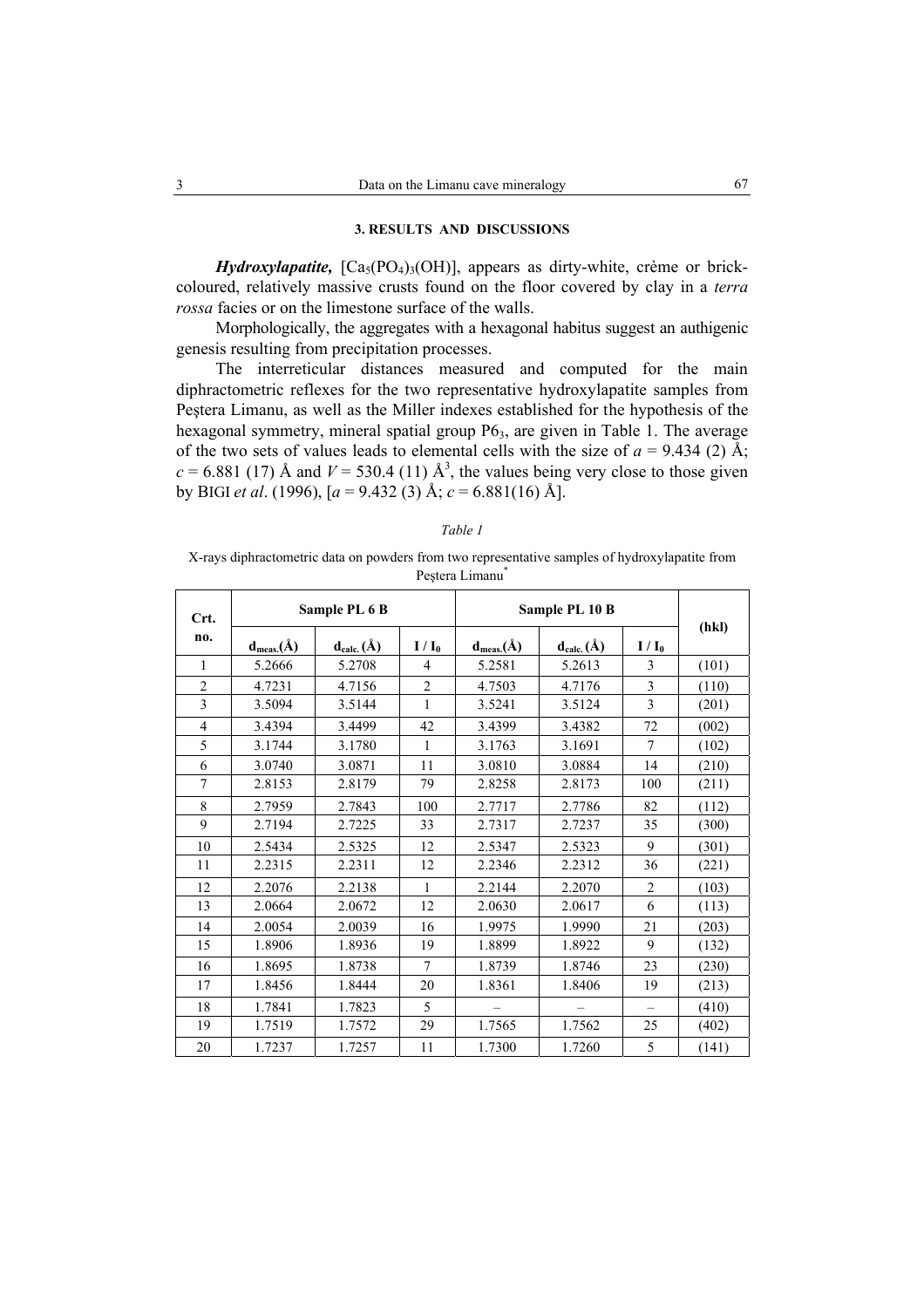| Crt. |                  | Sample PL 6 B    |                          |                  | Sample PL 10 B                                |                          | (hkl) |
|------|------------------|------------------|--------------------------|------------------|-----------------------------------------------|--------------------------|-------|
| no.  | $d_{meas.}(\AA)$ | $d_{calc.}(\AA)$ | $I/I_0$                  | $d_{meas.}(\AA)$ | $\mathbf{d}_{\text{calc.}}(\hat{\mathbf{A}})$ | $I/I_0$                  |       |
| 21   | 1.7237           | 1.7250           | 11                       | 1.7153           | 1.7191                                        | 22                       | (004) |
| 22   | 1.6888           | 1.6877           | $\overline{4}$           | 1.6849           | 1.6823                                        | 10                       | (104) |
| 23   | 1.6454           | 1.6466           | 20                       | 1.6407           | 1.6459                                        | 30                       | (322) |
| 24   | 1.6454           | 1.6464           | 20                       | 1.6407           | 1.6439                                        | 30                       | (223) |
| 25   |                  |                  | $\overline{\phantom{0}}$ | 1.6132           | 1.6116                                        | 32                       | (313) |
| 26   | 1.5792           | 1.5835           | $\overline{2}$           | 1.5799           | 1.5829                                        | 6                        | (412) |
| 27   | 1.5046           | 1.5058           | 11                       |                  |                                               | $\overline{a}$           | (124) |
| 28   | 1.4669           | 1.4670           | $\mathbf{1}$             | 1.4705           | 1.4676                                        | $\overline{7}$           | (510) |
| 29   | 1.4527           | 1.4527           | $\overline{2}$           | 1.4527           | 1.4511                                        | $\overline{5}$           | (323) |
| 30   | 1.4354           | 1.4349           | 20                       | 1.4321           | 1.4353                                        | $\overline{7}$           | (511) |
| 31   | 1.4104           | 1.4088           | 16                       | 1.4064           | 1.4074                                        | $\overline{7}$           | (143) |
| 32   | 1.3645           | 1.3613           | 13                       | 1.3615           | 1.3619                                        | 24                       | (600) |
| 33   | 1.3222           | 1.3180           | 21                       | 1.3185           | 1.3184                                        | 18                       | (431) |
| 34   | 1.3154           | 1.3177           | 26                       |                  |                                               |                          | (404) |
| 35   | 1.2819           | 1.2850           | 22.                      | 1.2859           | 1.2854                                        | 24                       | (521) |
| 36   | 1.2705           | 1.2691           | 9                        |                  |                                               |                          | (234) |
| 37   | 1.2551           | 1.2598           | 16                       | 1.2567           | 1.2563                                        | 26                       | (215) |
| 38   | 1.2551           | 1.2513           | 16                       | 1.2512           | 1.2512                                        | 9                        | (342) |
| 39   | 1.2478           | 1.2456           | 9                        | 1.2460           | 1.2460                                        | 27                       | (610) |
| 40   | 1.2352           | 1.2368           | 21                       | 1.2344           | 1.2360                                        | 36                       | (513) |
| 41   | 1.2240           | 1.2229           | 20                       |                  |                                               |                          | (252) |
| 42   | 1.1871           | 1.1910           | $\overline{7}$           | 1.1889           | 1.1881                                        | 21                       | (225) |
| 43   | 1.1871           | 1.1861           | $\overline{7}$           | 1.1840           | 1.1845                                        | 8                        | (504) |
| 44   | 1.1803           | 1.1789           | $\overline{7}$           | 1.1773           | 1.1794                                        | $\overline{\mathbf{5}}$  | (440) |
| 45   | 1.1666           | 1.1668           | 6                        |                  |                                               | $\overline{\phantom{0}}$ | (350) |
| 46   | 1.1614           | 1.1621           | 12                       | 1.1639           | 1.1624                                        | $\overline{\mathbf{3}}$  | (441) |
| 47   | 1.1469           | 1.1508           | 32                       | 1.1526           | 1.1508                                        | 28                       | (351) |
| 48   | 1.1354           | 1.1326           | 16                       | 1.1338           | 1.1331                                        | 8                        | (260) |
| 49   | 1.1182           | 1.1175           | 10                       | 1.1181           | 1.1162                                        | 14                       | (514) |
| 50   | 1.1182           | 1.1172           | 10                       | 1.1130           | 1.1137                                        | 15                       | (116) |
| 51   | 1.1108           | 1.1112           | 20                       | 1.1083           | 1.1089                                        | $\mathfrak{Z}$           | (235) |
| 52   | 1.0940           | 1.0953           | 14                       | 1.0941           | 1.0948                                        | 16                       | (613) |

<sup>\*</sup>Radiation Cu *Ka* filtered with Ni ( $\lambda$  = 1.54056 Å) 2  $\theta$  = 22–89°. Number of refining cycles: 4, 5, 3.

*Brushite*,  $CaH(PO_4) \cdot 2 H_2O$ , appears sporadically as local, powdery deposits on the surface or in the fissures of the hydroxylapatite crusts. The shining white micro-nodules were collected with difficulty but in a sufficient quantity for the diphractometric analysis: the computed and measured interreticular distances and the recorded relative intensities, with the corresponding Miller indexes, are given in Table 2.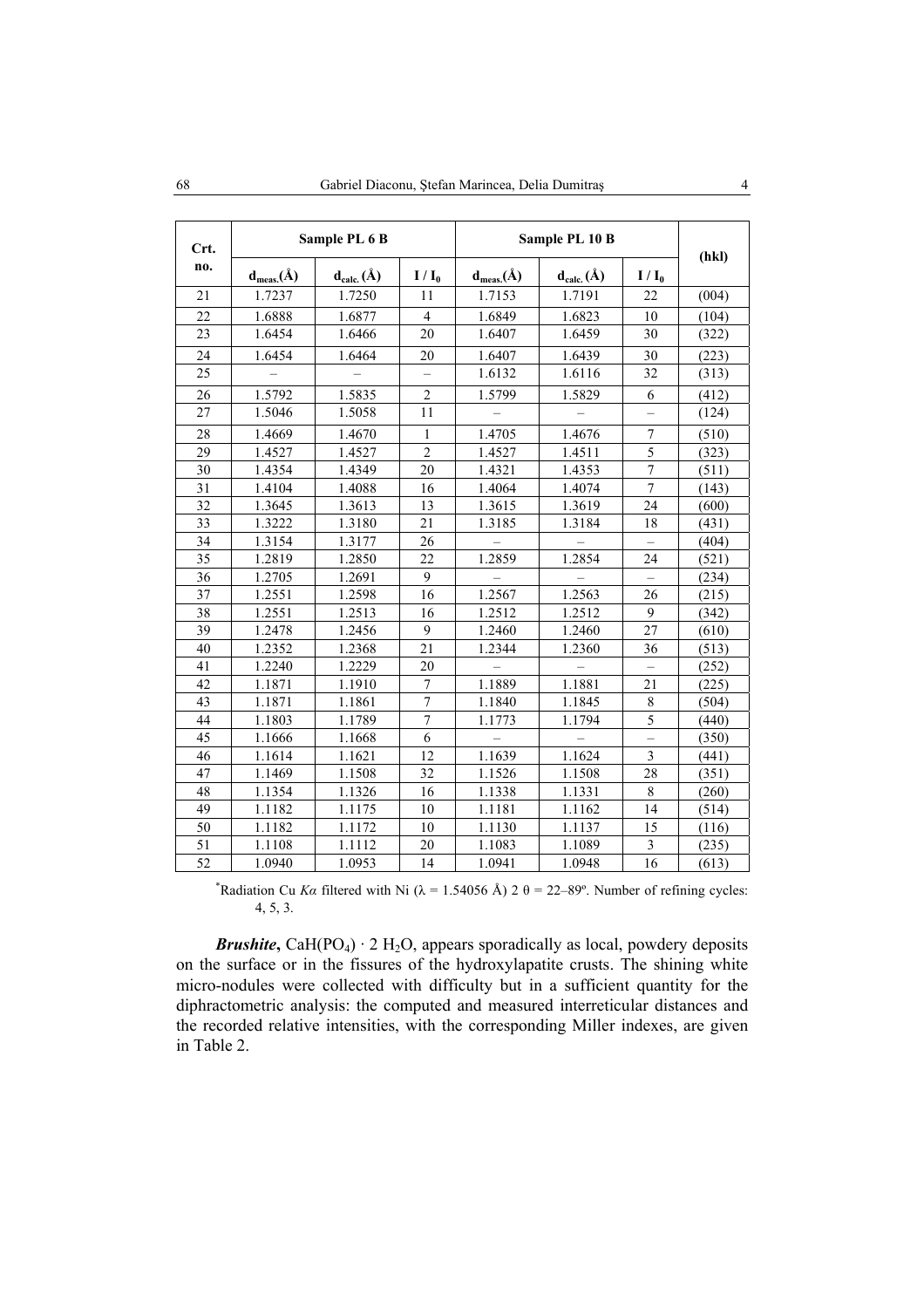| Crt.<br>no.    |                  | Sample PL 6 B    |                  | (hkl)      | Crt.            |                  | Sample PL 6 B    |              | (hkl)                  |
|----------------|------------------|------------------|------------------|------------|-----------------|------------------|------------------|--------------|------------------------|
|                | $d_{meas.}(\AA)$ | $d_{calc.}(\AA)$ | $I / I_0$        |            | no.             | $d_{meas.}(\AA)$ | $d_{calc.}(\AA)$ | $I/I_0$      |                        |
| $\mathbf{1}$   | 7.5461           | 7.5986           | 100              | (020)      | 38              | 1.3720           | 1.3707           | 16           | (1.10.1)               |
| $\overline{2}$ | 4.9710           | 4.9265           | 95               | (110)      | 39              | 1.3645           | 1.3674           | 13           | $(-1.5.4)$             |
| $\overline{3}$ | 4.2388           | 4.2362           | 49               | $(-1.2.1)$ | 40              | 1.3487           | 1.3489           | 24           | $(-3.8.1)$             |
| $\overline{4}$ | 3.8073           | 3.7993           | 14               | (040)      | 41              | 1.3487           | 1.3466           | 24           | $(-4.3.3)$             |
| 5              | 3.0271           | 3.0401           | 29               | $(-1.1.2)$ | 42              | 1.3342           | 1.3353           | 20           | (0.10.2)               |
| 6              | 2.8453           | 2.8522           | 78               | $(-2.1.1)$ | 43              | 1.3342           | 1.3354           | $20\,$       | (1.11.0)               |
| $\overline{7}$ | 2.7959           | 2.7967           | 95               | (002)      | 44              | 1.3203           | 1.3230           | 21           | $(-2.6.4)$             |
| $\,8\,$        | 2.6548           | 2.6460           | 18               | $(-1.3.2)$ | 45              | 1.3154           | 1.3173           | 26           | (192)                  |
| 9              | 2.5434           | 2.5329           | 12               | (060)      | 46              | 1.3005           | 1.3019           | 11           | (400)                  |
| 10             | 2.5434           | 2.5514           | 12               | $(-2.0.2)$ | 47              | 1.2819           | 1.2832           | 22           | (420)                  |
| 11             | 2.4735           | 2.4633           | $\mathbf{1}$     | (220)      | 48              | 1.2819           | 1.2820           | 22           | $(-4.5.1)$             |
| 12             | 2.1127           | 2.1181           | 6                | $(-2.4.2)$ | 49              | 1.2705           | 1.2693           | $\mathbf{9}$ | $(-4.5.3)$             |
| 13             | 1.9682           | 1.9729           | 33               | $(-2.1.3)$ | 50              | 1.2541           | 1.2516           | 16           | (093)                  |
| 14             | 1.8502           | 1.8520           | 18               | $(-2.3.3)$ | 51              | 1.2478           | 1.2476           | 9            | $\overline{(-2.11.1)}$ |
| 15             | 1.8021           | 1.7975           | 18               | $(-2.6.2)$ | $\overline{52}$ | 1.2352           | 1.2340           | 21           | (233)                  |
| 16             | 1.7841           | 1.7903           | 5                | $(-181)$   | 53              | 1.2298           | 1.2316           | 27           | (440)                  |
| 17             | 1.7841           | 1.7788           | 5                | $(-1.7.2)$ | 54              | 1.2240           | 1.2251           | $20\,$       | $(-1.10.3)$            |
| 18             | 1.7337           | 1.7388           | 11               | $(-2.7.1)$ | 55              | 1.2240           | 1.2242           | 20           | (064)                  |
| 19             | 1.7337           | 1.7308           | 11               | (152)      | 56              | 1.2173           | 1.2179           | 32           | (282)                  |
| $20\,$         | 1.7142           | 1.7105           | 21               | $(-341)$   | 57              | 1.2173           | 1.2178           | 32           | (114)                  |
| 21             | 1.6888           | 1.6938           | $\overline{4}$   | (251)      | 58              | 1.2112           | 1.2116           | 24           | (332)                  |
| 22             | 1.6667           | 1.6648           | $\boldsymbol{7}$ | $(-2.5.3)$ | 59              | 1.2112           | 1.2104           | 24           | (390)                  |
| 23             | 1.6454           | 1.6421           | 20               | (330)      | 60              | 1.1728           | 1.1747           | 8            | $(-4.7.3)$             |
| 24             | 1.6256           | 1.6300           | 23               | (181)      | 61              | 1.1666           | 1.1686           | 6            | (381)                  |
| 25             | 1.5496           | 1.5535           | 16               | (222)      | 62              | 1.1614           | 1.1595           | 12           | $(-3.4.5)$             |
| 26             | 1.5496           | 1.5514           | 16               | $(-2.0.4)$ | 63              | 1.1441           | 1.1443           | 19           | (0.13.1)               |
| 27             | 1.5396           | 1.5347           | 14               | (280)      | 64              | 1.1441           | 1.1439           | 19           | (2.11.1)               |
| 28             | 1.5046           | 1.5074           | $1\,1$           | (350)      | 65              | 1.1403           | 1.1406           | 16           | (1.13.0)               |
| 29             | 1.4669           | 1.4643           | $\mathbf{1}$     | (242)      | 66              | 1.1403           | 1.1394           | 16           | $(-4.6.4)$             |
| $30\,$         | 1.4587           | 1.4549           | $\sqrt{2}$       | (321)      | 67              | 1.1354           | 1.1343           | 16           | $(-1.9.4)$             |
| 31             | 1.4587           | 1.4597           | $\overline{2}$   | $(-2.9.1)$ | 68              | 1.1287           | 1.1288           | 18           | $(-4.1.5)$             |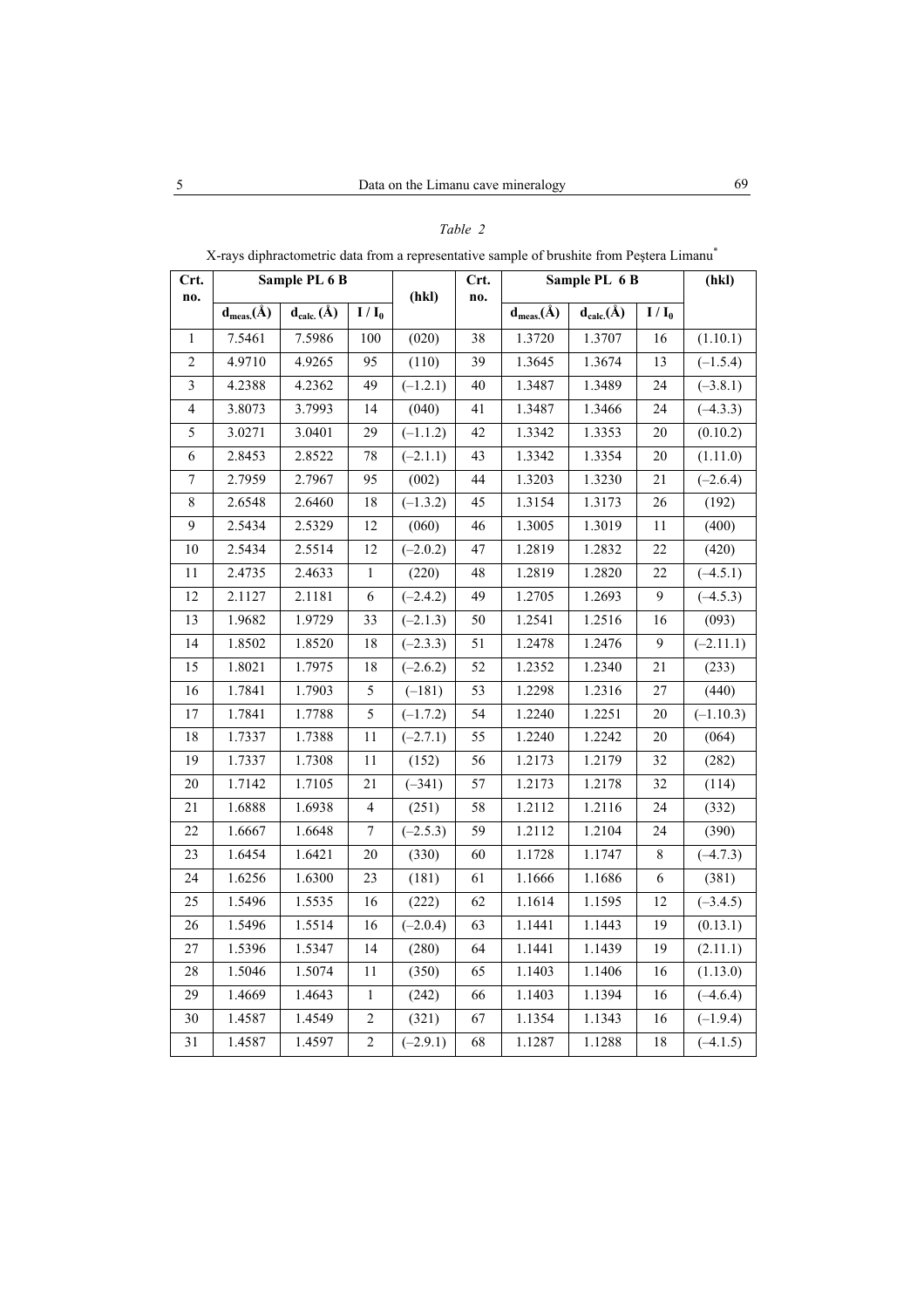| Crt.<br>no. | Sample PL 6 B  |                  | (hkl)   |            |    |                | Crt.<br>no.            | Sample PL 6 B |             | (hkl) |
|-------------|----------------|------------------|---------|------------|----|----------------|------------------------|---------------|-------------|-------|
|             | $d_{meas.}(A)$ | $d_{calc.}(\AA)$ | $I/I_0$ |            |    | $d_{meas.}(A)$ | $d_{calc.}(\check{A})$ | $I/I_0$       |             |       |
| 32          | 1.4354         | 1.4358           | 20      | (143)      | 69 | 1.1182         | 1.1173                 | 10            | $(-3.11.2)$ |       |
| 33          | 1.4267         | 1.4296           | 10      | $(-3.7.2)$ | 70 | 1.1182         | 1.1157                 | 10            | (015)       |       |
| 34          | 1.4267         | 1.4261           | 10      | $(-4.2.2)$ | 71 | 1.0988         | 1.0977                 | 14            | (273)       |       |
| 35          | 1.4104         | 1.4079           | 16      | $(-4.1.1)$ | 72 | 1.0988         | 1.0976                 | 14            | (2.10.2)    |       |
| 36          | 1.3937         | 1.3910           |         | $(-4.1.3)$ | 73 | 1.0988         | 1.0974                 | 14            | $(-3.6.5)$  |       |
| 37          | 1.3804         | 1.3809           | 8       | (341)      | 74 | 1.0940         | 1.0940                 | 14            | $(-1.13.2)$ |       |

<sup>\*</sup>Monocromatic radiation Cu  $K\alpha$  ( $\lambda$  = 1.54056 Å) 2  $\theta$  = 5–90°. Number of refining cycles: 10.

The average of the set of values leads to a elemental cells with the size of *a* = 5. 811(3) Å;  $b = 15.196(6)$  Å;  $c = 6.241$  (3) Å and  $\beta = 116.33(2)$ °, the values being very close to those given by CURRY & JONES (1971),  $[a = 5.812(2)$  Å;  $b =$ 15.180(3) Å;  $c = 6.239(2)$  Å,  $\beta = 116.43(3)^{\circ}$ .

*Calcite*, CaCO<sub>3</sub>, is the most widespread mineral in the cave environments and, according to HILL  $&$  FORTI (1997) it is the main component of the speleothems resulting from the speleogenesis (we excluded from our study the calcite that forms the mineralogical basis of the carbonate rocks).

In Peştera Limanu, the speleothems have characteristic features: they are shaped as relatively thin, bothrioidal crusts on the spaces between the stratification levels of the lumachellic limestones.

The diphratometric data of two representative samples of calcite are given in Table 3.

| Crt.<br>no.    |                 | Sample PL 5 A    |         | Sample PL 8 B    | (hkl)            |         |            |
|----------------|-----------------|------------------|---------|------------------|------------------|---------|------------|
|                | $d_{meas}(\AA)$ | $d_{calc.}(\AA)$ | $I/I_0$ | $d_{meas.}(\AA)$ | $d_{calc.}(\AA)$ | $I/I_0$ |            |
| 1              | 3.8455          | 3.8486           | 7       | 3.8455           | 3.8519           | 10      | (012)      |
| 2              | 3.0283          | 3.0300           | 100     | 3.0281           | 3.0348           | 100     | (104)      |
| 3              | 2.8410          | 2.8373           | 3       |                  |                  |         | (006)      |
| $\overline{4}$ | 2.4895          | 2.4911           | 11      | 2.4884           | 2.4921           | 10      | (110)      |
| 5              | 2.2798          | 2.2810           | 19      | 2.2788           | 2.2828           | 31      | $(1.1,-3)$ |
| 6              | 2.0903          | 2.0913           | 15      | 2.0907           | 2.0924           | 19      | (202)      |
| 7              | 1.9241          | 1.9243           | 6       | 1.9243           | 1.9259           | 6       | (024)      |
| 8              | 1.9085          | 1.9085           | 17      | 1.9107           | 1.9129           | 12      | (018)      |

*Table 3* 

X-rays diphractometric data from two representative samples of calcite from Peştera Limanu\*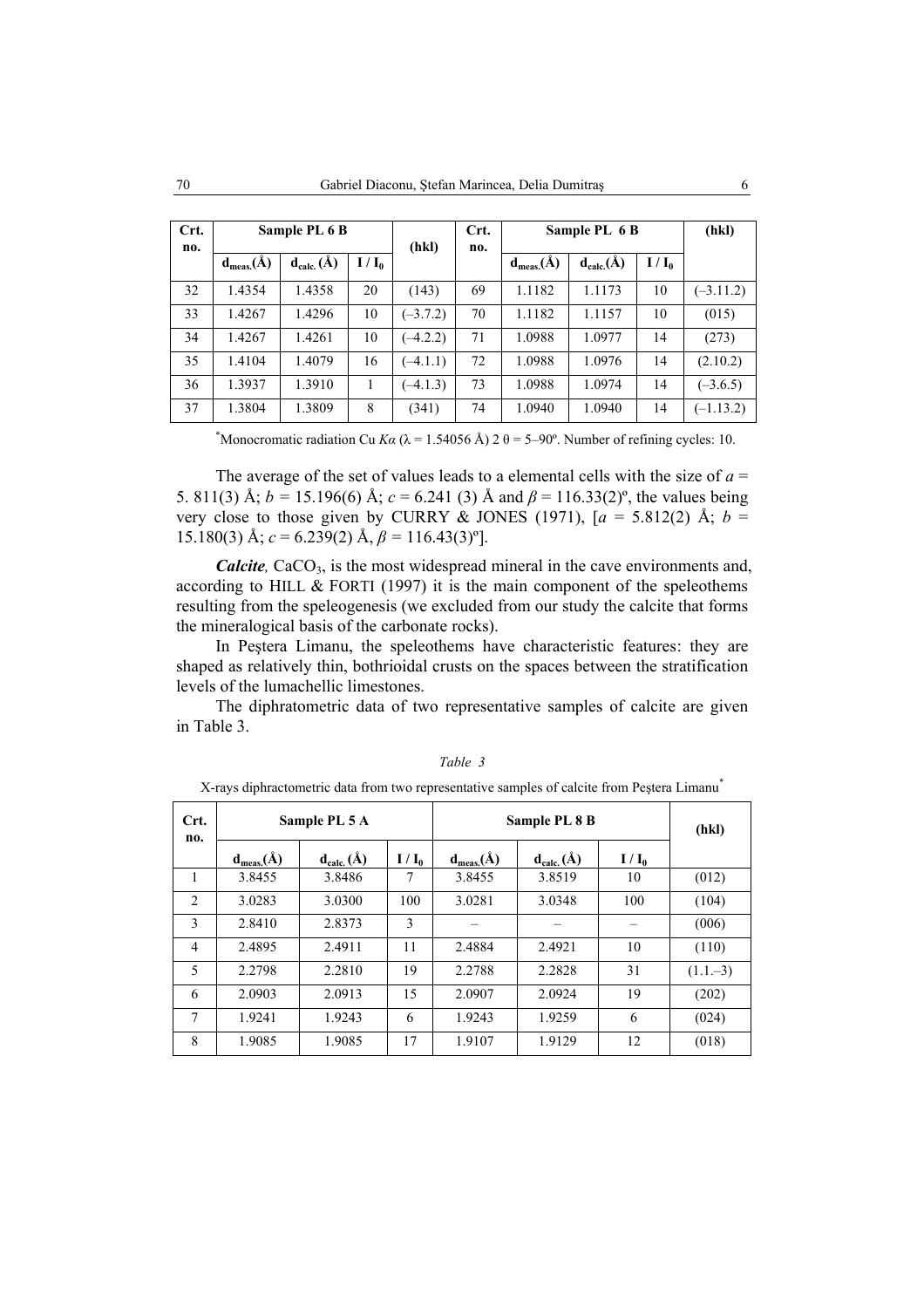| Crt. |                  | Sample PL 5 A                                 |                          |                          | Sample PL 8 B                           |                          | (hkl)        |
|------|------------------|-----------------------------------------------|--------------------------|--------------------------|-----------------------------------------|--------------------------|--------------|
| no.  | $d_{meas.}(\AA)$ | $\mathbf{d}_{\text{calc.}}(\hat{\mathbf{A}})$ | $I/I_0$                  | $d_{meas.}(\AA)$         | $\mathbf{d}_{\text{calc.}}(\mathbf{A})$ | $I/I_0$                  |              |
| 9    | 1.8711           | 1.8720                                        | 19                       | 1.8723                   | 1.8747                                  | 13                       | $(1.1 - 6)$  |
| 10   | 1.6228           | 1.6234                                        | 5                        | 1.6218                   | 1.6241                                  | $\overline{\mathbf{4}}$  | $(1.2,-1)$   |
| 11   | 1.6022           | 1.6017                                        | 8                        | 1.6029                   | 1.6024                                  | 6                        | (122)        |
| 12   | 1.5821           | 1.5836                                        | 1                        | 1.5843                   | 1.5875                                  | $\sqrt{5}$               | (1.0.10)     |
| 13   | 1.5236           | 1.5229                                        | 5                        | 1.5264                   | 1.5239                                  | 9                        | $(1.2,-4)$   |
| 14   |                  |                                               | -                        | 1.5192                   | 1.5174                                  | $\epsilon$               | (208)        |
| 15   | 1.5066           | 1.5065                                        | $\overline{2}$           | 1.5103                   | 1.5093                                  | 5                        | $(1.1,-9)$   |
| 16   | 1.4708           | 1.4708                                        | $\overline{2}$           | 1.4724                   | 1.4720                                  | 5                        | $(2.1 - 5)$  |
| 17   | 1.4388           | 1.4383                                        | 5                        | 1.4385                   | 1.4388                                  | 13                       | (300)        |
| 18   | 1.4196           | 1.4186                                        | $\overline{3}$           |                          |                                         | $\overline{\phantom{0}}$ | (0.0.12)     |
| 19   | 1.3554           | 1.3545                                        | $\mathbf{1}$             | 1.3548                   | 1.3560                                  | 5                        | $(1.2,-7)$   |
| 20   | 1.3405           | 1.3364                                        | $\mathbf{1}$             | 1.3393                   | 1.3389                                  | 10                       | (0.2.10)     |
| 21   | 1.2943           | 1.2944                                        | $\mathfrak{Z}$           | 1.2938                   | 1.2961                                  | $\overline{c}$           | $(2.1 - 8)$  |
| 22   | 1.2825           | 1.2829                                        | $\mathbf{1}$             | 1.2875                   | 1.2840                                  | 5                        | (036)        |
| 23   | 1.2457           | 1.2456                                        | $\overline{2}$           | 1.2483                   | 1.2460                                  | 5                        | (220)        |
| 24   | 1.2322           | 1.2328                                        | $\overline{2}$           | 1.2348                   | 1.2355                                  | 10                       | $(1.1 - 12)$ |
| 25   | 1.1866           | 1.1851                                        | $\mathbf{1}$             | 1.1860                   | 1.1856                                  | $\mathbf{1}$             | $(1.3-2)$    |
| 26   | 1.1796           | 1.1777                                        | $\mathbf{1}$             | 1.1800                   | 1.1795                                  | 11                       | $(1.2 - 10)$ |
| 27   | $\equiv$         |                                               | $\overline{\phantom{0}}$ | 1.1752                   | 1.1735                                  | $\,8\,$                  | (0.1.14)     |
| 28   | 1.1515           | 1.1520                                        | $\overline{2}$           | 1.1528                   | 1.1527                                  | 21                       | (134)        |
| 29   | 1.1410           | 1.1405                                        | $\overline{2}$           | $\overline{\phantom{0}}$ |                                         | $\qquad \qquad -$        | $(2.2,-6)$   |
| 30   | 1.1227           | 1.1226                                        | $\,1\,$                  | 1.1211                   | 1.1244                                  | $\sqrt{2}$               | $(2.1 - 11)$ |

<sup>\*</sup>Radiation Cu *Ka* filtered with Ni ( $\lambda = 1.54056$  Å),  $2 \theta = 20-90^\circ$ . Number of refining cycles: 3; 4; 3.

The parameters of the elemental cells, computed by the method of the smallest squares, are:  $a = 4.9823(7)$  Å;  $c = 17.024(4)$  Å and  $V = 365.97(9)$  Å<sup>3</sup>, n = 4, N = 28, respectively,  $a = 4.984(2)$  Å;  $c = 17.071(9)$  Å and  $V = 367.3(3)$  Å<sup>3</sup>, n = 3. They are close to those given by MARKGRAF & REEDER (1985) for low magnesium calcite  $[a = 4.988(1)$  Å,  $c = 17.061(1)$  Å].

*Dolomite*,  $\text{CaMg(CO}_3)_2$ , appears as porcelain-like, white powders on some places close to the low magnesium calcite crusts.

The diphractometric data obtained from two representative samples from Limanu Cave, are given in Table 4.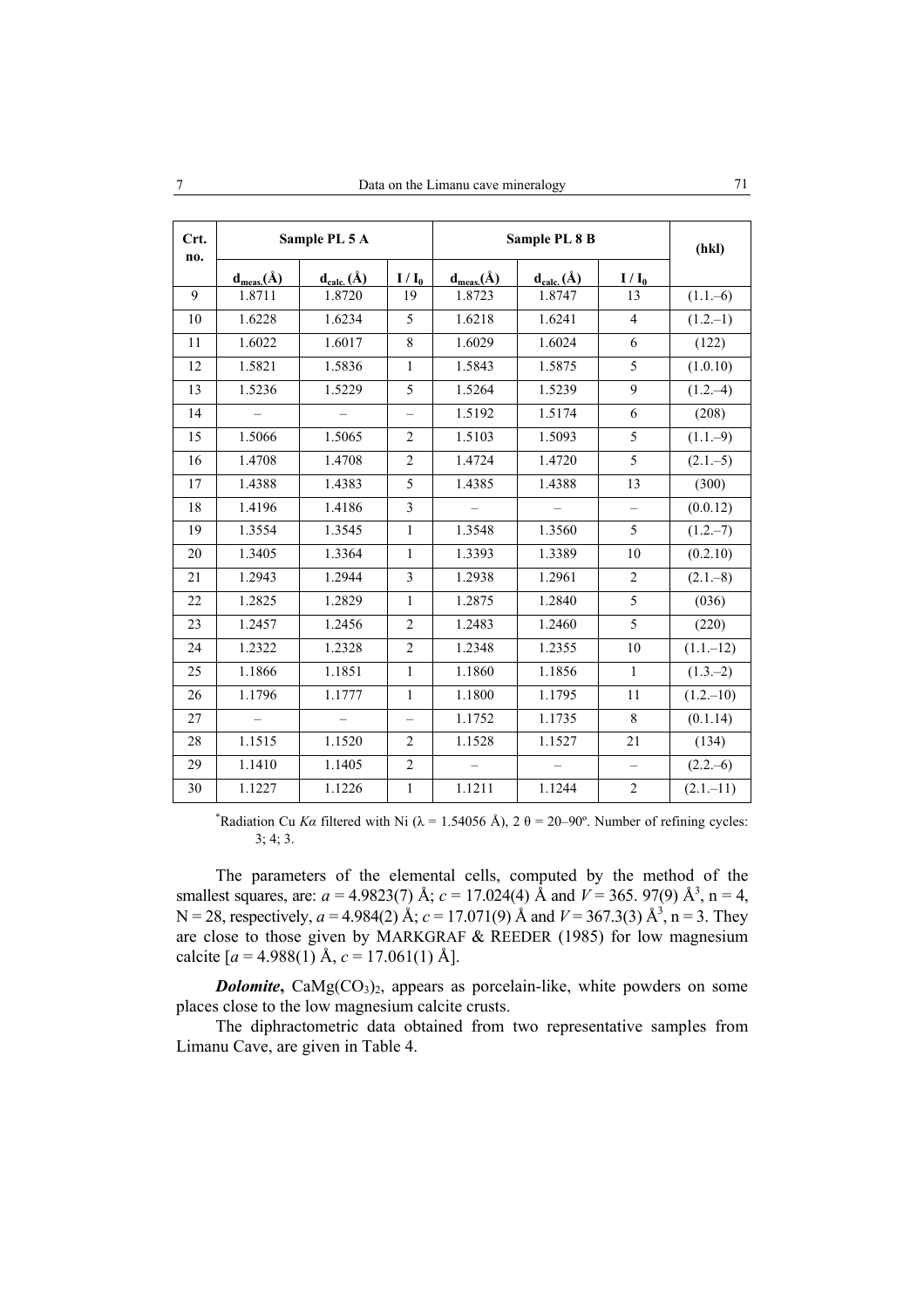| X-rays diphractometric data from two representative samples of dolomite from Peștera Limanu* |  |  |
|----------------------------------------------------------------------------------------------|--|--|
|                                                                                              |  |  |

| Crt.           |                   | Sample PL 3 B     |                          |                  | Sample PL 7 A    |                          | (hkl)       |
|----------------|-------------------|-------------------|--------------------------|------------------|------------------|--------------------------|-------------|
| no.            | $d_{meas.}(\AA)$  | $d_{calc.}(\AA)$  | $I/I_0$                  | $d_{meas.}(\AA)$ | $d_{calc.}(\AA)$ | $I/I_0$                  |             |
| $\mathbf{1}$   | 4.0276            | 4.0409            | 1                        | 4.0169           | 4.0355           | 1                        | (101)       |
| $\overline{c}$ | 3.7042            | 3.7035            | $\overline{7}$           | 3.6929           | 3.6987           | $\sqrt{6}$               | (012)       |
| 3              | 2.8976            | 2.8919            | 100                      | 2.8885           | 2.8884           | 100                      | (104)       |
| $\overline{4}$ | 2.6828            | 2.6727            | 3                        | 2.6763           | 2.6698           | $\overline{4}$           | (006)       |
| 5              | 2.5468            | 2.5435            | $\sqrt{2}$               | 2.5410           | 2.5406           | 4                        | (015)       |
| 6              | 2.4082            | 2.4108            | $\overline{\mathbf{3}}$  | 2.4049           | 2.4076           | 9                        | (110)       |
| $\overline{7}$ | 2.1991            | 2.1977            | 11                       | 2.1932           | 2.1947           | 30                       | $(1.1-3)$   |
| 8              | 2.0722            | 2.0703            | 12                       | 2.0663           | 2.0676           | $\mathfrak{Z}$           | (021)       |
| 9              | 2.0198            | 2.0205            | $\boldsymbol{7}$         | 2.0162           | 2.0178           | 13                       | (202)       |
| $10\,$         | 1.8548            | 1.8518            | $\overline{\mathbf{3}}$  | 1.8506           | 1.8494           | $\mathbf 2$              | (024)       |
| 11             | 1.8035            | 1.8070            | $\overline{4}$           | 1.8012           | 1.8051           | 9                        | (018)       |
| 12             | 1.7932            | 1.7901            | $\overline{7}$           | 1.7905           | 1.7880           | 15                       | $(1.1 - 6)$ |
| 13             | $\qquad \qquad -$ | $\qquad \qquad -$ | $\overline{\phantom{0}}$ | 1.7492           | 1.7475           | $\mathbf{1}$             | (205)       |
| 14             | 1.5696            | 1.5707            | 2                        | 1.5691           | 1.5685           | 5                        | $(1.2,-1)$  |
| 15             | 1.5452            | 1.5485            | $\mathfrak{Z}$           | 1.5462           | 1.5465           | 7                        | (122)       |
| 16             | 1.5452            | 1.5431            | $\overline{\mathbf{3}}$  | 1.5462           | 1.5412           | $\sqrt{ }$               | (027)       |
| 17             | 1.4973            | 1.4970            | $\overline{c}$           | 1.4939           | 1.4954           | $\mathbf{1}$             | (1.0.10)    |
| 18             | 1.4707            | 1.4686            | $\overline{\mathbf{3}}$  | 1.4674           | 1.4666           | 5                        | $(1.2,-4)$  |
| 19             | $\equiv$          | $\equiv$          | $\overline{a}$           | 1.4434           | 1.4442           | $\mathbf{1}$             | (208)       |
| 20             | 1.4343            | 1.4329            | $\overline{2}$           | 1.4298           | 1.4312           | $\overline{c}$           | $(1.1-9)$   |
| 21             | 1.4210            | 1.4161            | $\sqrt{6}$               | 1.4148           | 1.4142           | $\sqrt{2}$               | $(2.1 - 5)$ |
| 22             | 1.3912            | 1.3918            | 3                        | 1.3890           | 1.3900           | $\sqrt{6}$               | (300)       |
| 23             | 1.3751            | 1.3763            | $\,1$                    | $\equiv$         | $\equiv$         | $\overline{\phantom{0}}$ | (0.1.11)    |
| 24             |                   |                   |                          | 1.3413           | 1.3452           | $\mathbf{1}$             | (303)       |
| 25             | 1.3028            | 1.2997            | $\,1$                    | 1.2978           | 1.2980           | $\mathfrak{Z}$           | $(1.2,-7)$  |
| 26             | 1.2758            | 1.2718            | $\mathbf{1}$             |                  |                  | $\overline{\phantom{0}}$ | (0.2.10)    |
| 27             | $\overline{a}$    | $\overline{a}$    | $\overline{a}$           | 1.2363           | 1.2385           | $\mathbf{1}$             | $(2.1 - 8)$ |
| 28             | 1.2343            | 1.2345            | 3                        |                  |                  |                          | (036)       |
| 29             |                   |                   |                          | 1.2013           | 1.2038           | 1                        | (220)       |
| 30             | 1.1944            | 1.1953            | $\overline{c}$           |                  |                  |                          | (2.0.11)    |
| 31             | 1.1772            | 1.1759            | $\overline{2}$           | 1.1739           | 1.1743           | $\mathfrak{Z}$           | $(2.2,-3)$  |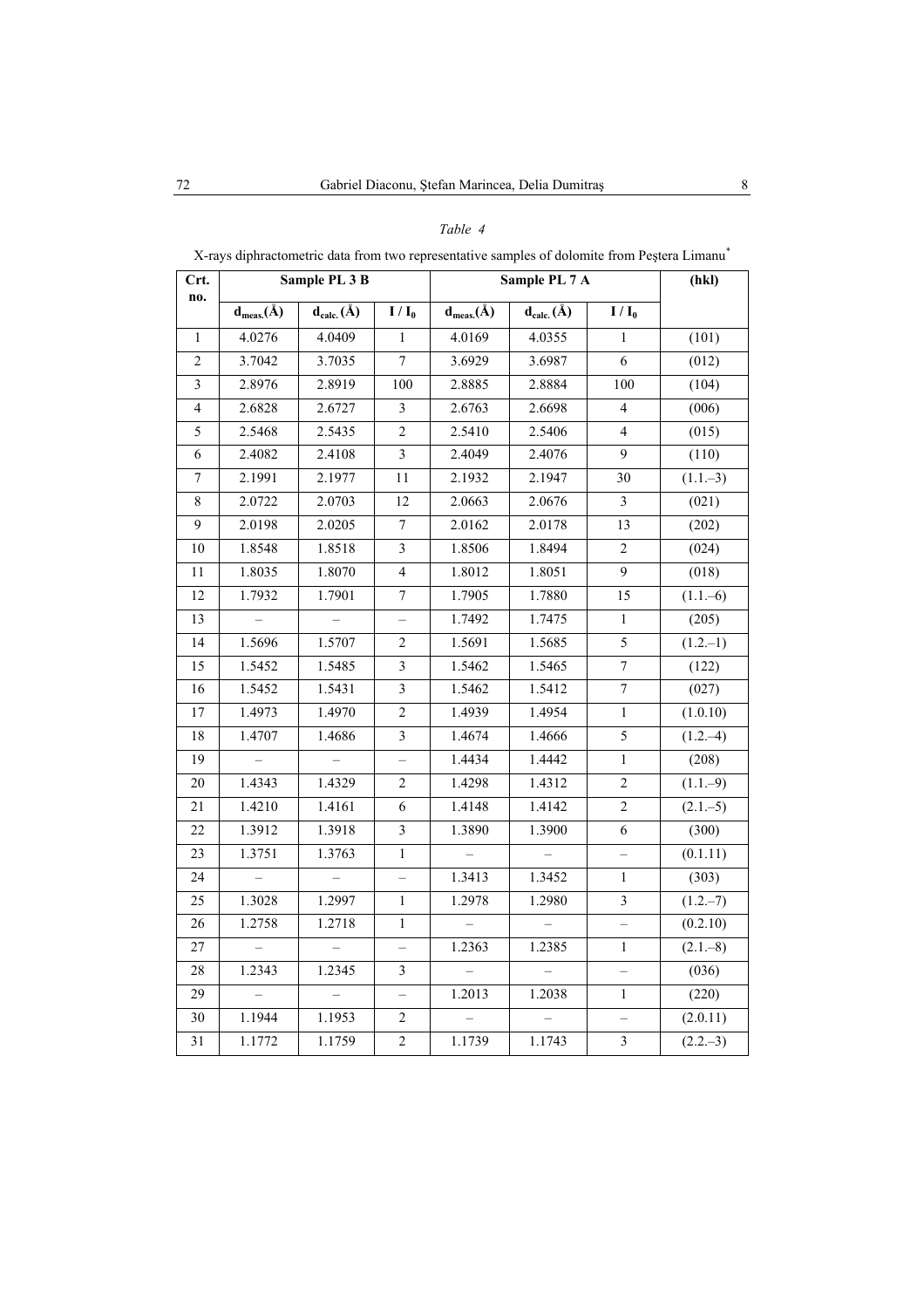| Crt.<br>no. |                | Sample PL 3 B    |                | Sample PL 7 A    |                  | (hkl)   |             |
|-------------|----------------|------------------|----------------|------------------|------------------|---------|-------------|
|             | $d_{meas.}(A)$ | $d_{calc.}(\AA)$ | $I/I_0$        | $d_{meas.}(\AA)$ | $d_{calc.}(\AA)$ | $I/I_0$ |             |
| 32          | 1.1536         | 1.1551           | 3              |                  |                  |         | $(3.1,-1)$  |
| 33          | 1.1262         | 1.1248           |                | 1.1214           | 1.1235           | 3       | $(1.2,-10)$ |
| 34          | 1.1084         | 1.1126           | $\overline{2}$ | 1.1114           | 1.1111           | 3       | $(3.1,-4)$  |
| 35          | 1.1036         | 1.1046           |                | 1.0983           | 1.1034           | 2       | (0.1.14)    |
| 36          | 1.0993         | 1.0988           |                | 1.0983           | 1.0974           | 2       | $(2.2,-6)$  |

\*Radiation Cu *Ka* filtered with Ni ( $\lambda$  = 1.54056 Å) 2  $\theta$  = 20–90<sup>0</sup>. Number of refining cycles: 3; 3; 3.

The parameters for the two samples, computed by the method of the smallest squares, are:  $a = 4$ . 815 (1) Å,  $c = 16.019$  (9) Å,  $V = 321$ . 6 (2) Å<sup>3</sup>, n = 3, respectively,  $a = 4$ . 821 (2) Å;  $c = 16.010$  (9) Å and  $V = 322$ . 2 (9) Å,  $n = 4$ , being close to those obtained by REEDER & WENK (1983),  $[a = 4.8054 (5)$  Å,  $c = 16.006$  (2) Å].

*Gypsum* appears as shining-white, microcrystalline powders, situated in the immediate vicinity of the guano deposits or even on their surface or inside them.

The diphractometric data obtained from one representative sample of gypsum from Peştera Limanu, are presented in Table 5.

|                | $\Lambda$ -rays dipinacioniente data from one representative sample or gypsum from Festera Limanu |                  |                |          |      |                  |                  |                |             |
|----------------|---------------------------------------------------------------------------------------------------|------------------|----------------|----------|------|------------------|------------------|----------------|-------------|
| Crt.           |                                                                                                   | Sample PL 6 B    |                |          | Crt. |                  | Sample PL 6 B    |                | (hkl)       |
| no.            |                                                                                                   |                  |                | (hkl)    | no.  |                  |                  |                |             |
|                | $d_{meas.}(\AA)$                                                                                  | $d_{calc.}(\AA)$ | $I/I_0$        |          |      | $d_{meas.}(\AA)$ | $d_{calc.}(\AA)$ | $I/I_0$        |             |
| 1              | 7.5644                                                                                            | 7.5932           | 23             | (020)    | 44   | 1.5192           | 1.5188           | 2              | $(-134)$    |
| 2              | 4.7417                                                                                            | 4.7438           | 2              | (110)    | 45   | 1.5192           | 1.5186           | 2              | (0.10.0)    |
| 3              | 4.2736                                                                                            | 4.2745           | 48             | $(-121)$ | 46   | 1.5104           | 1.5112           | 1              | (280)       |
| $\overline{4}$ | 3.7938                                                                                            | 3.7966           | 9              | (040)    | 47   | 1.5104           | 1.5065           | 1              | (172)       |
| 5              | 3.7938                                                                                            | 3.7942           | 9              | (031)    | 48   | 1.4587           | 1.4593           | 3              | (271)       |
| 6              | 3.5526                                                                                            | 3.5550           | 1              | (130)    | 49   | 1.4587           | 1.4571           | 3              | $(-1.10.1)$ |
| 7              | 3.1591                                                                                            | 3.1641           | 2              | $(-112)$ | 50   | 1.4511           | 1.4498           | 2              | $(-291)$    |
| 8              | 3.0538                                                                                            | 3.0605           | 40             | $(-141)$ | 51   | 1.4368           | 1.4391           | 8              | (143)       |
| 9              | 2.8650                                                                                            | 2.8743           | 100            | (121)    | 52   | 1.4368           | 1.4338           | 8              | (073)       |
| 10             | 2.8650                                                                                            | 2.8659           | 100            | (002)    | 53   | 1.4250           | 1.4255           | 3              | $(-183)$    |
| 11             | 2.7796                                                                                            | 2.7856           | 9              | $(-211)$ | 54   | 1.4250           | 1.4248           | $\overline{3}$ | $(-363)$    |
| 12             | 2.7250                                                                                            | 2.7259           | $\overline{2}$ | $(-132)$ | 55   | 1.4173           | 1.4169           | $\overline{3}$ | $(-402)$    |

| X-rays diphractometric data from one representative sample of gypsum from Pestera Limanu <sup>®</sup> |  |  |  |  |
|-------------------------------------------------------------------------------------------------------|--|--|--|--|
|                                                                                                       |  |  |  |  |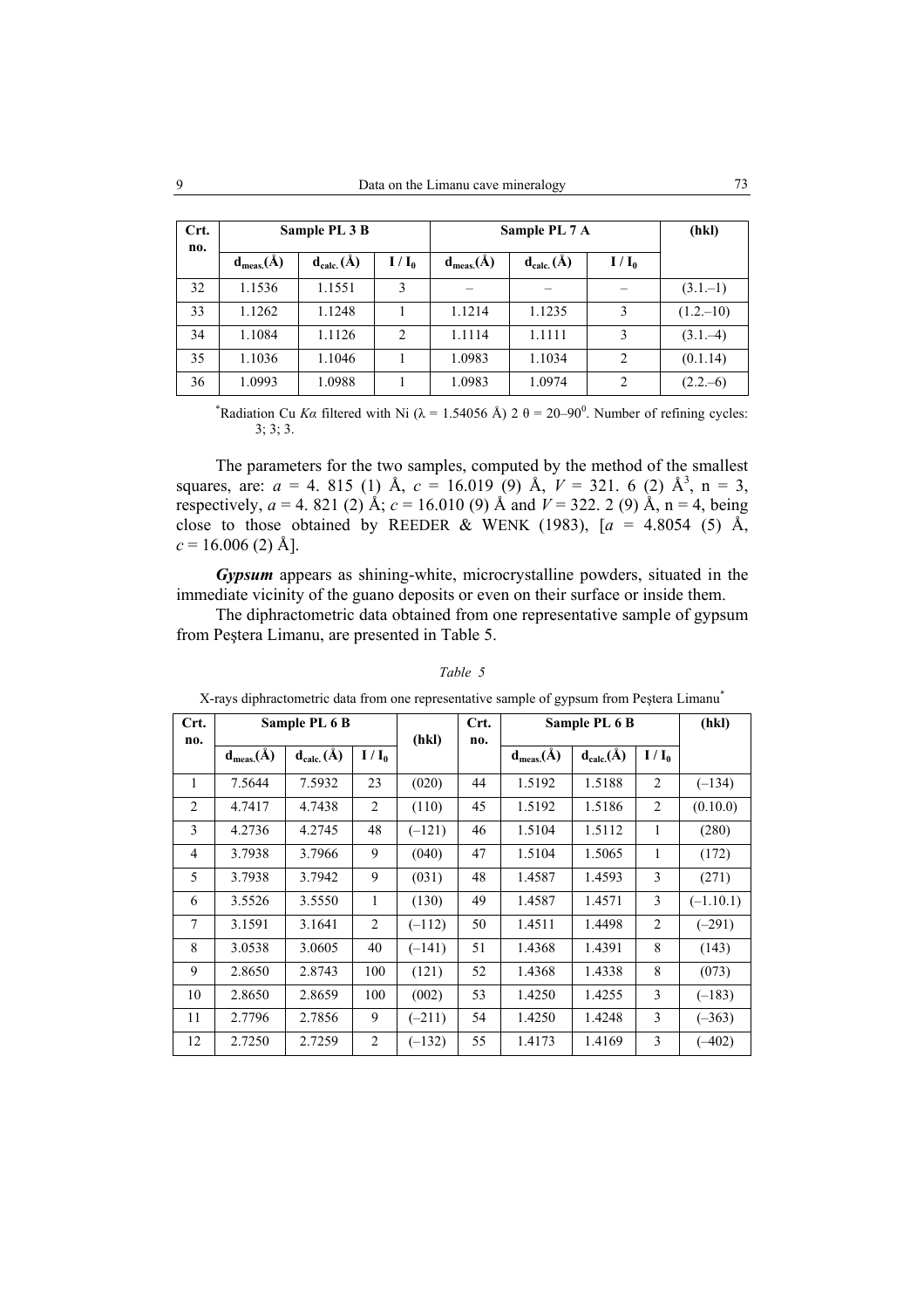| Crt.   | Sample PL 6 B    |                  |                  | (hkl)    | Crt. | Sample PL 6 B                           | (hkl)            |                          |             |
|--------|------------------|------------------|------------------|----------|------|-----------------------------------------|------------------|--------------------------|-------------|
| no.    | $d_{meas.}(\AA)$ | $d_{calc.}(\AA)$ | $I/I_0$          |          | no.  | $\mathbf{d}_{\text{meas.}}(\text{\AA})$ | $d_{calc.}(\AA)$ | $I/I_0$                  |             |
| 13     | 2.6797           | 2.6837           | 41               | (051)    | 56   | 1.4023                                  | 1.4029           | $\overline{4}$           | (321)       |
| 14     | 2.6797           | 2.6812           | 41               | (022)    | 57   | 1.3648                                  | 1.3643           | $\overline{4}$           | (1.10.1)    |
| 15     | 2.4925           | 2.4969           | 23               | (200)    | 58   | 1.3648                                  | 1.3630           | 4                        | $(-264)$    |
| 16     | 2.4691           | 2.4727           | $\mathfrak{Z}$   | $(-231)$ | 59   | 1.3369                                  | 1.3361           | 5                        | (341)       |
| 17     | 2.4002           | 2.4037           | 6                | (141)    | 60   | 1.3316                                  | 1.3307           | $\overline{\mathbf{c}}$  | (1.11.0)    |
| 18     | 2.2110           | 2.2143           | 9                | $(-152)$ | 61   | 1.3235                                  | 1.3252           | $\overline{\mathcal{A}}$ | $(-381)$    |
| 19     | 2.0846           | 2.0862           | 19               | (240)    | 62   | 1.3235                                  | 1.3250           | $\overline{\mathcal{A}}$ | (163)       |
| 20     | 2.0688           | 2.0765           | 26               | $(-123)$ | 63   | 1.3235                                  | 1.3235           | $\overline{\mathcal{A}}$ | (262)       |
| 21     | 2.0688           | 2.0739           | 26               | (112)    | 64   | 1.3187                                  | 1.3206           | $\mathbf{1}$             | (370)       |
| $22\,$ | 2.0688           | 2.0720           | 26               | $(-251)$ | 65   | 1.3187                                  | 1.3148           | $\,1$                    | $(-431)$    |
| 23     | 2.0393           | 2.0423           | $\overline{c}$   | $(-213)$ | 66   | 1.2925                                  | 1.2930           | $\overline{c}$           | $(-404)$    |
| 24     | 1.9894           | 1.9898           | $\mathfrak{Z}$   | (170)    | 67   | 1.2601                                  | 1.2610           | $\,1$                    | $(-235)$    |
| 25     | 1.8949           | 1.8971           | 13               | (062)    | 68   | 1.2523                                  | 1.2550           | $\mathbf{1}$             | $(-392)$    |
| 26     | 1.8949           | 1.8957           | 13               | (013)    | 69   | 1.2499                                  | 1.2484           | $\mathbf{1}$             | (400)       |
| 27     | 1.8722           | 1.8766           | 11               | $(-143)$ | 70   | 1.2446                                  | 1.2433           | $\overline{c}$           | (361)       |
| 28     | 1.8387           | 1.8375           | 1                | (231)    | 71   | 1.2446                                  | 1.2421           | $\overline{c}$           | $(-1.10.3)$ |
| 29     | 1.8081           | 1.8088           | 8                | $(-262)$ | 72   | 1.2268                                  | 1.2293           | $\overline{c}$           | $(-1.12.1)$ |
| 30     | 1.7986           | 1.7983           | 5                | $(-321)$ | 73   | 1.2268                                  | 1.2286           | $\boldsymbol{2}$         | $(-374)$    |
| 31     | 1.7787           | 1.7821           | 9                | $(-181)$ | 74   | 1.2020                                  | 1.2019           | 6                        | (282)       |
| 32     | 1.7787           | 1.7775           | 9                | (260)    | 75   | 1.2020                                  | 1.2004           | $\epsilon$               | $(-345)$    |
| 33     | 1.7613           | 1.7602           | $\mathbf{1}$     | $(-332)$ | 76   | 1.1972                                  | 1.1963           | $\mathbf{1}$             | (134)       |
| 34     | 1.6645           | 1.6638           | $\tau$           | $(-341)$ | 77   | 1.1855                                  | 1.1860           | $\overline{c}$           | (440)       |
| 35     | 1.6195           | 1.6187           | $\sqrt{6}$       | (091)    | 78   | 1.1855                                  | 1.1850           | $\overline{c}$           | (390)       |
| 36     | 1.6195           | 1.6176           | 6                | $(-240)$ | 79   | 1.1580                                  | 1.1580           | $\overline{c}$           | $(-194)$    |
| 37     | 1.6002           | 1.5986           | $\boldsymbol{2}$ | (190)    | 80   | 1.1580                                  | 1.1578           | $\overline{c}$           | (0.12.2)    |
| 38     | 1.6002           | 1.5969           | $\overline{c}$   | $(-352)$ | 81   | 1.1524                                  | 1.1525           | $\overline{c}$           | (1.11.2)    |
| 39     | 1.5821           | 1.5826           | 5                | (082)    | 82   | 1.1524                                  | 1.1514           | $\sqrt{2}$               | $(-464)$    |
| 40     | 1.5821           | 1.5821           | 5                | $(-224)$ | 83   | 1.1408                                  | 1.1409           | 4                        | (381)       |
| 41     | 1.5821           | 1.5813           | 5                | (330)    | 84   | 1.1408                                  | 1.1396           | 4                        | $(-3.10.3)$ |
| 42     | 1.5509           | 1.5527           | 3                | (202)    | 85   | 1.1376                                  | 1.1375           | 2                        | (1.13.0)    |
| 43     | 1.5305           | 1.5303           | $\mathfrak{Z}$   | $(-282)$ | 86   | 1.1376                                  | 1.1367           | $\overline{c}$           | $(-2.12.2)$ |

\*Radiation Cu *Ka* filtered with Ni ( $\lambda = 1.54056$  Å),  $2 \theta = 10-84^\circ$ . Number of refining cycles: 10.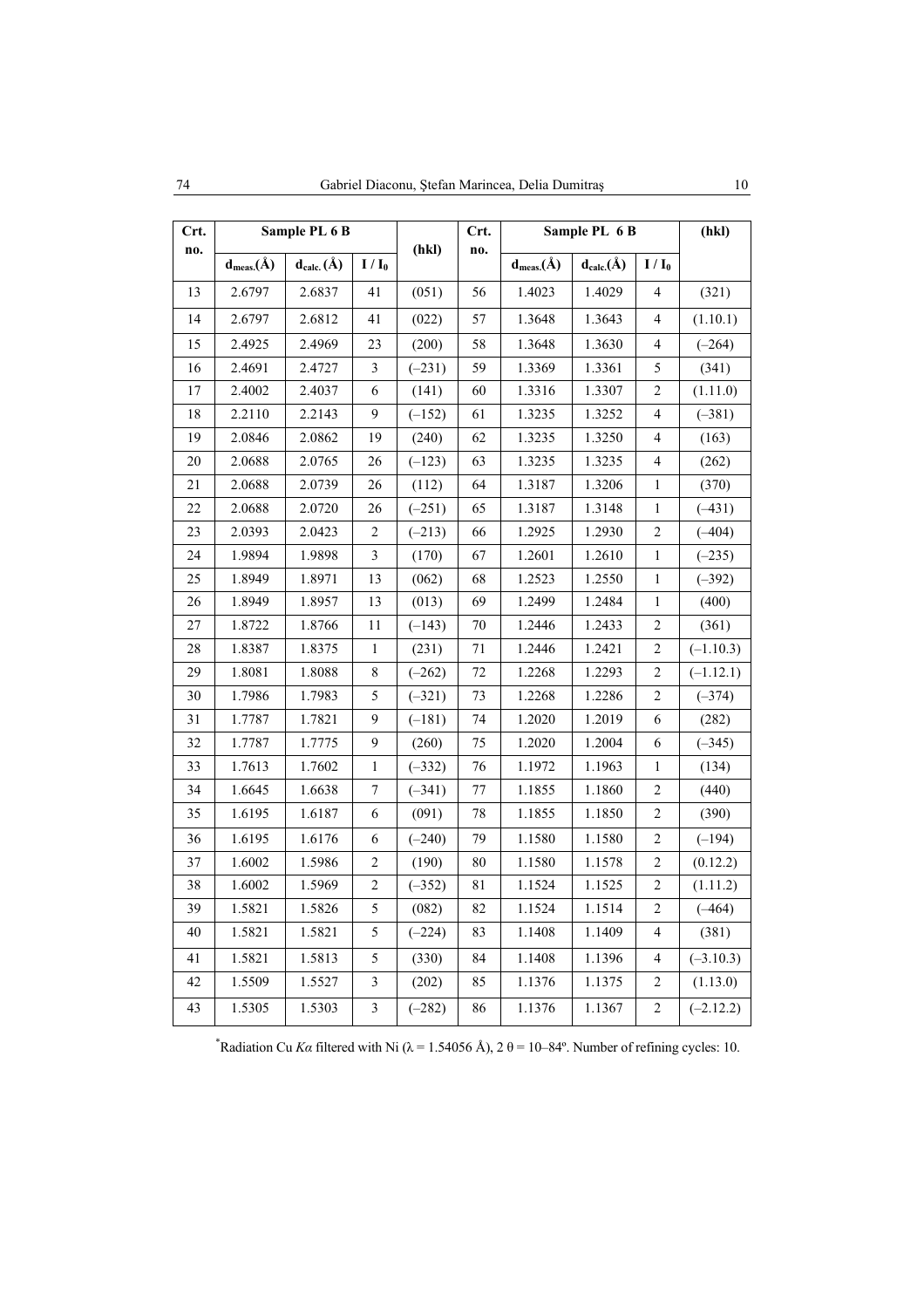The computed parameters of the elemental cell are:  $a = 5.674$  (2) Å,  $b = 15.188$  (5)  $\AA$ ,  $c = 6.510$  (3)  $\AA$ ,  $\beta = 118.34^{\circ}$  (2),  $V = 493.8$  (2)  $\AA$ <sup>3</sup>, (n = 10). They are very close to those given by INNORTA *et al.* (1980),  $[a = 5.677 (7)$  Å, *b* = 15.187 (40) Å, *c* = 6.527 (7) Å, *β* = 118.39º (5)].

*Quartz* was found as transparent granules, up to 30  $\mu$ m in size, often grouped in skeleton-like aggregates, inside the carbonates or, more frequently, on the surface of the illite mass of the *terra rossa* clay. X-rays diphractometric analyses on a concentrated quartz sample, emphasized the α-quartz**,** low-temperature polytype (see Table 6).

|                | A-lays ulphiactometric uata obtained on two representative samples of quartz from Festera Emilanti |                  |                          |                  |                          |                          |             |
|----------------|----------------------------------------------------------------------------------------------------|------------------|--------------------------|------------------|--------------------------|--------------------------|-------------|
| Crt.<br>no.    |                                                                                                    | Sample PL 5 B    |                          | Sample PL 7 B    | (hkl)                    |                          |             |
|                | $d_{meas.}(\AA)$                                                                                   | $d_{calc.}(\AA)$ | $I/I_0$                  | $d_{meas.}(\AA)$ | $d_{calc.}(\AA)$         | $I/I_0$                  |             |
| $\mathbf{1}$   | 4.2533                                                                                             | 4.2576           | 15                       | 4.2426           | 4.2538                   | 14                       | (100)       |
| $\overline{2}$ | 3.3430                                                                                             | 3.3454           | 100                      | 3.3344           | 3.3417                   | 100                      | (101)       |
| $\overline{3}$ | 2.4562                                                                                             | 2.4581           | 6                        | 2.4523           | 2.4559                   | 5                        | (110)       |
| $\overline{4}$ | 2.2821                                                                                             | 2.2828           | 12                       | 2.2770           | 2.2798                   | $\tau$                   | (012)       |
| $\overline{5}$ | 2.2361                                                                                             | 2.2378           | $\overline{3}$           | 2.2352           | 2.2356                   | $\overline{c}$           | $(1.1,-1)$  |
| 6              | 2.1286                                                                                             | 2.1288           | 5                        | 2.1247           | 2.1269                   | 5                        | (200)       |
| $\overline{7}$ |                                                                                                    |                  | $\overline{\phantom{0}}$ | 1.9772           | 1.9790                   | $\overline{\mathbf{3}}$  | (021)       |
| 8              | 1.8193                                                                                             | 1.8190           | 13                       | 1.8159           | 1.8169                   | 11                       | $(1.1,-2)$  |
| 9              | 1.8073                                                                                             | 1.8029           | $\overline{2}$           | 1.7975           | 1.8002                   | $\mathbf{1}$             | (003)       |
| $10\,$         | 1.6733                                                                                             | 1.6727           | $\overline{4}$           | 1.6702           | 1.6709                   | $\overline{\mathbf{3}}$  | (202)       |
| 11             | 1.6592                                                                                             | 1.6601           | $\mathbf{1}$             | 1.6543           | 1.6579                   | $\mathbf{1}$             | (103)       |
| 12             | 1.6064                                                                                             | 1.6092           | $\overline{c}$           |                  | $\overline{\phantom{0}}$ | $\overline{\phantom{0}}$ | (120)       |
| 13             | 1.5418                                                                                             | 1.5424           | 6                        | 1.5404           | 1.5410                   | 6                        | $(2.1,-1)$  |
| 14             | 1.4540                                                                                             | 1.4538           | $\overline{c}$           | 1.4525           | 1.4519                   | $\overline{c}$           | $(1.1 - 3)$ |
| 15             | 1.4169                                                                                             | 1.4192           | $\mathbf{1}$             | 1.4149           | 1.4179                   | $\,1$                    | (300)       |
| 16             | 1.3823                                                                                             | 1.3820           | 5                        | 1.3822           | 1.3815                   | $\overline{\mathbf{3}}$  | $(1.2,-2)$  |
| 17             | 1.3757                                                                                             | 1.3758           | 8                        | 1.3739           | 1.3741                   | 6                        | (023)       |
| 18             | 1.3738                                                                                             | 1.3727           | $\overline{7}$           | 1.3739           | 1.3714                   | 6                        | (301)       |
| 19             | 1.2896                                                                                             | 1.2887           | $\overline{c}$           | 1,2873           | 1.2869                   | $\sqrt{2}$               | (014)       |
| 20             | 1.2570                                                                                             | 1.2566           | 3                        | 1.2563           | 1.2554                   | $\overline{2}$           | (032)       |
| 21             | 1.2283                                                                                             | 1.2291           | $\overline{2}$           | 1.2287           | 1.2280                   | $\,1$                    | (220)       |
| 22             |                                                                                                    |                  | $\overline{\phantom{0}}$ | 1.1991           | 1.1992                   | $\sqrt{2}$               | $(2.1 - 3)$ |

*Table 6*   $X$ -rays diphractometric data obtained on two representative samples of quartz from Pestera Limanu $^{\dagger}$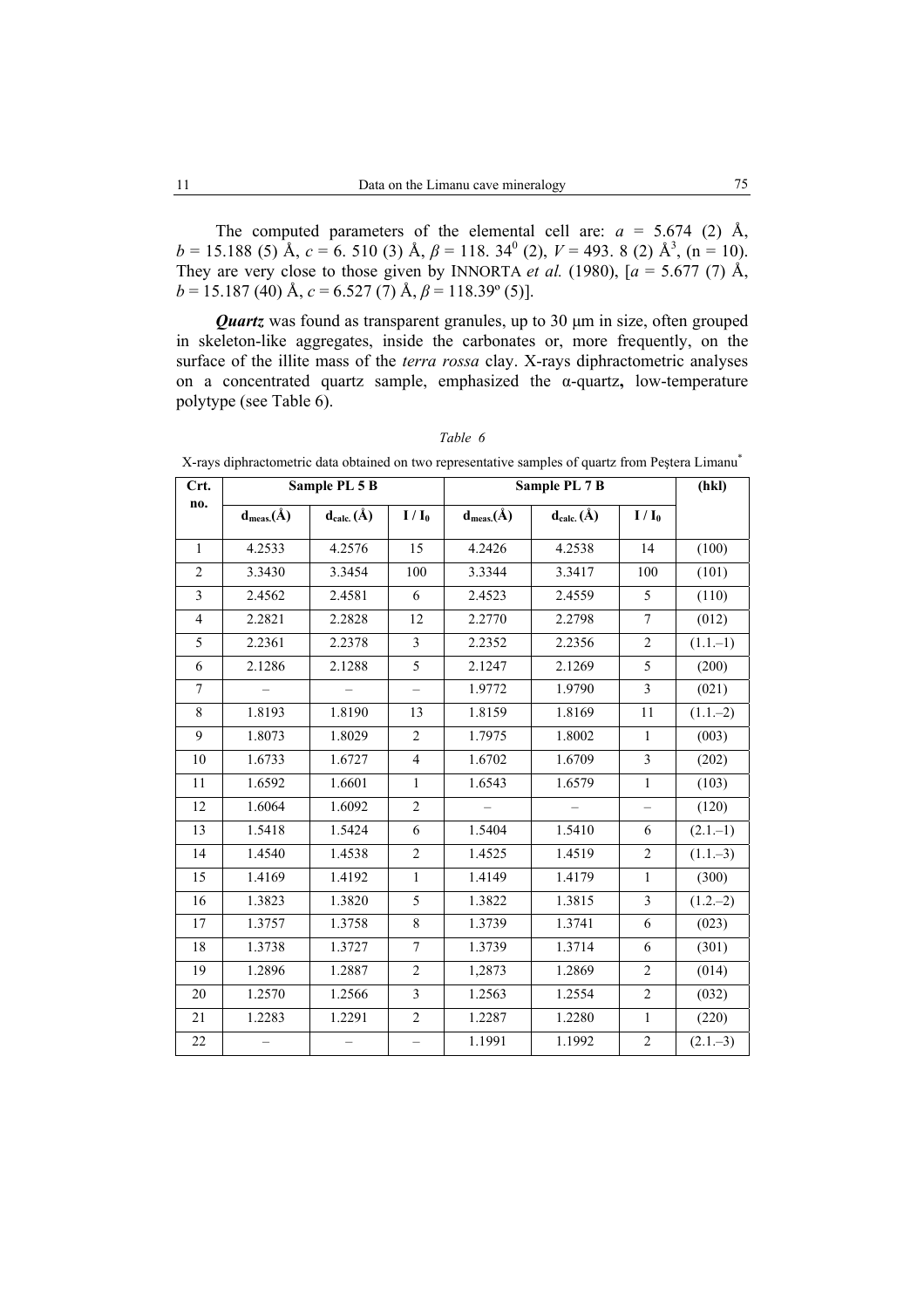| Crt. |                | Sample PL 5 B  |         | Sample PL 7 B        | (hkl)          |         |            |
|------|----------------|----------------|---------|----------------------|----------------|---------|------------|
| no.  | $d_{meas.}(A)$ | $d_{calc.}(A)$ | $I/I_0$ | $d_{\text{meas}}(A)$ | $d_{calc.}(A)$ | $I/I_0$ |            |
| 23   | 1.2001         | 1.1985         | 3       |                      |                |         | $(2.2,-1)$ |
| 24   | 1.1840         | 1.1847         | 3       | 1.1838               | 1.1832         |         | $(1.1,-4)$ |
| 25   | 1.1813         | 1.1808         | 3       | 1.1803               | 1.1798         | 2       | (310)      |
| 26   | 1.1539         | 1.1537         | 2       | 1.1520               | 1.1526         |         | (311)      |

<sup>\*</sup>Radiation Cu *Ka* filtered with Ni ( $\lambda$  = 1.54056 Å) 2  $\theta$  = 20–90°. Number of refining cycles: 4; 3; 3.

The parameters of the elemental cell, computed by "n" refining cycles by the method of the smallest squares, are the following:  $a = 4.911$  (1)  $\text{\AA}$ ,  $c = 5.402$  (3)  $\text{\AA}$ ,  $V = 112$ . 81 (7)  $\mathring{A}^3$  (n = 4). They are relatively close to those determined by WILL *et al.* (1988) for the stoechiometric  $\alpha$ -quartz  $[a = 4.91239 (4)$  Å,  $c = 5.40385 (7)$  Å,  $V = 112.933 \text{ Å}^3$ .

*Illite* represents the dominant mineral in the *terra rossa* clay from the cave. It was also found as inclusions in the crust-like deposits of hydroxylapatite and calcite from the cave; here, it is a support for the crystallization of some phosphatic and carbonate gels.

The recorded diphractograms, without a treatment with glycol, allowed us to identify the monoclinic polytype (2*M*1) of the mineral. The identification was made by the *fitting* method, after the indexation in two hypotheses of monoclinic polytype (1 *M* and respectively 2 *M*1) and a triclinic one (1*A*) and a comparison of the measured and computed interreticular distances of the main diphractometric reflexes.

The parameters of the elemental cells, computed for three representative samples of illite associated with phosphates and carbonates, after "n" refining cycles by the smallest squares method and based on "N" diphractometric reflexes from the interval  $2 \theta = 5-80^{\circ}$  (Cu  $K\alpha$ ,  $\lambda = 1.54056$  Å) conferred to the illite are the following:

- 1. Sample PL 5 B: *a* = 5.197 (8) Å, *b* = 9.015 (9) Å, *c* = 20.13 (4) Å,  $\beta$  = 95.10 (12)<sup>o</sup>, *V* = 939.5 (18) Å<sup>3</sup>, (n = 4, N = 22);
- 2. Sample PL 6 C: *a* = 5.206 (8) Å, *b* = 9.008 (9) Å, *c* = 20.10 (4) Å,  $\beta$  = 95.37 (11)<sup>o</sup>, *V* = 938.5 (21) Å<sup>3</sup>, (n = 5, N = 23);
- 3. Sample PL 8 A: *a* = 5.197 (9) Å, *b* = 9.006 (9) Å, *c* = 20.06 (3) Å,  $\beta$  = 94.53 (13)<sup>o</sup>, *V* = 936.1 (15) Å<sup>3</sup>, (n = 5, N = 23).

They are reasonably close to the similar values given for 2*M*1 illite from the ICDD (JCPDS) 9–334 record  $[a = 5.20 \text{ Å}, b = 9.00 \text{ Å}, c = 20.00 \text{ Å}, \beta = 95.50^{\circ}]$ , respectively the ICDD 26–911 record  $[a = 5.19 \text{ Å}, b = 9.00 \text{ Å}, c = 20.16 \text{ Å}, \beta = 95.18^{\circ}]$ .